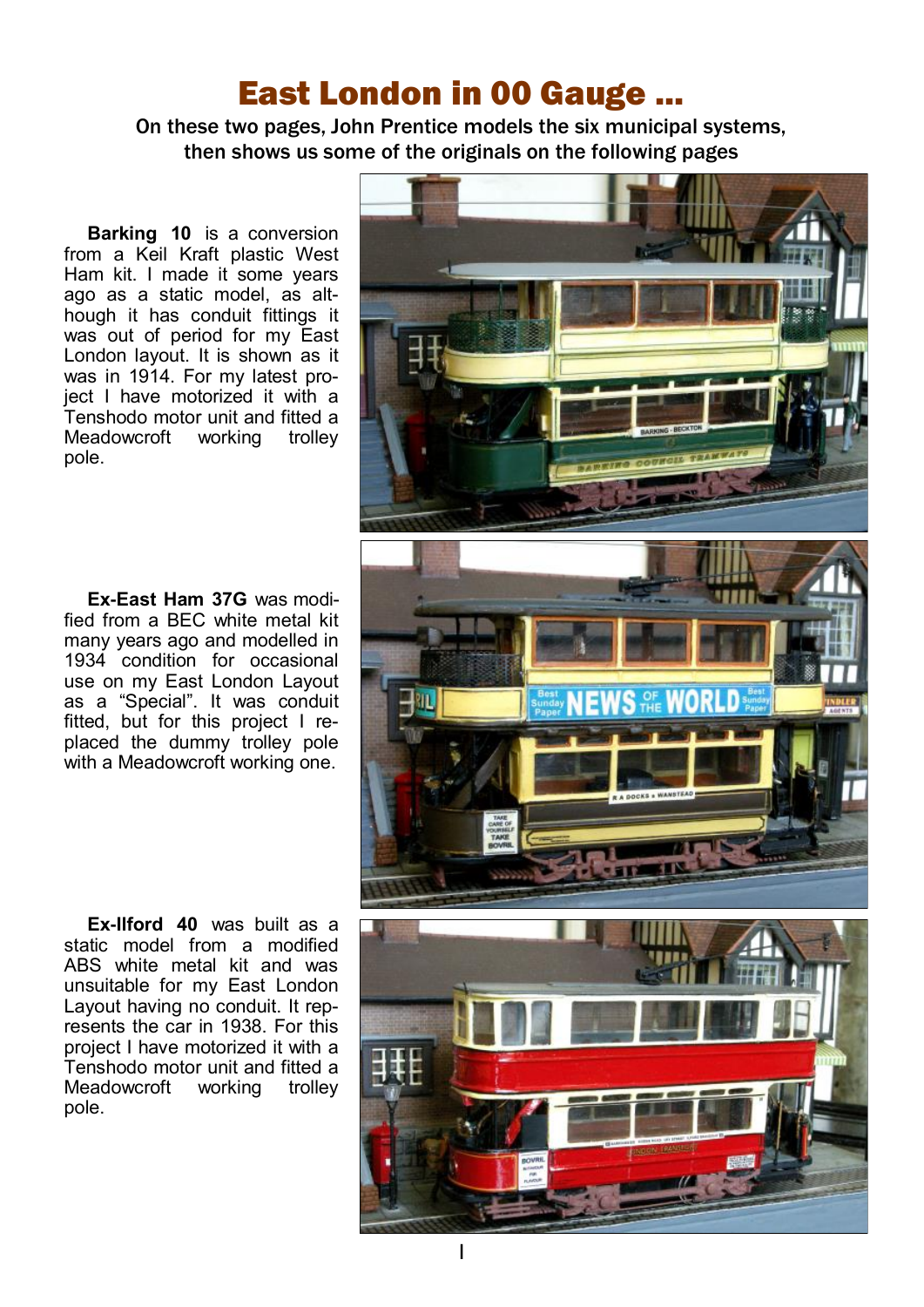**London County Council M class cars were used for the Leyton system** in later days when LCC was the operator there. Car 1439 is modelled as in 1934, still in LCC livery, and had occasional use on my East London Layout as a "Special" car. It was heavily modified from an ABS white metal kit and had already been fitted with a PC models trolley pole. I have now converted it to carry full Leyton route destinations.

**London Transport 2039 ex-Walthamstow** is a completely new model built recently from an old BEC kit with a bit of modification. It is modelled in its final form at the end of 1936. It is fitted with two Meadowcroft trolley poles.

**London Transport 247 ex-West Ham** is a completely new model built recently from an old BEC kit with some modification. It is conduit fitted and modelled in its 1934 condition to be compatible with my East London layout. The livery is the first LT one as applied by West Ham depot, which differs in some respects from the Charlton repaints and has no LT fleet name.



Readers may be familiar with my East London conduit layout which is styled on Aldgate and is very strictly set in 1934, using mostly bogie trams. The above models were created during lockdown in 2020 to form a set of six working 4mm scale East London 4-wheel trams with less strict dating criteria and with trolley poles so they could guest on any suitable layout. All the materials used were from my "stock" and are, in many cases, no longer obtainable.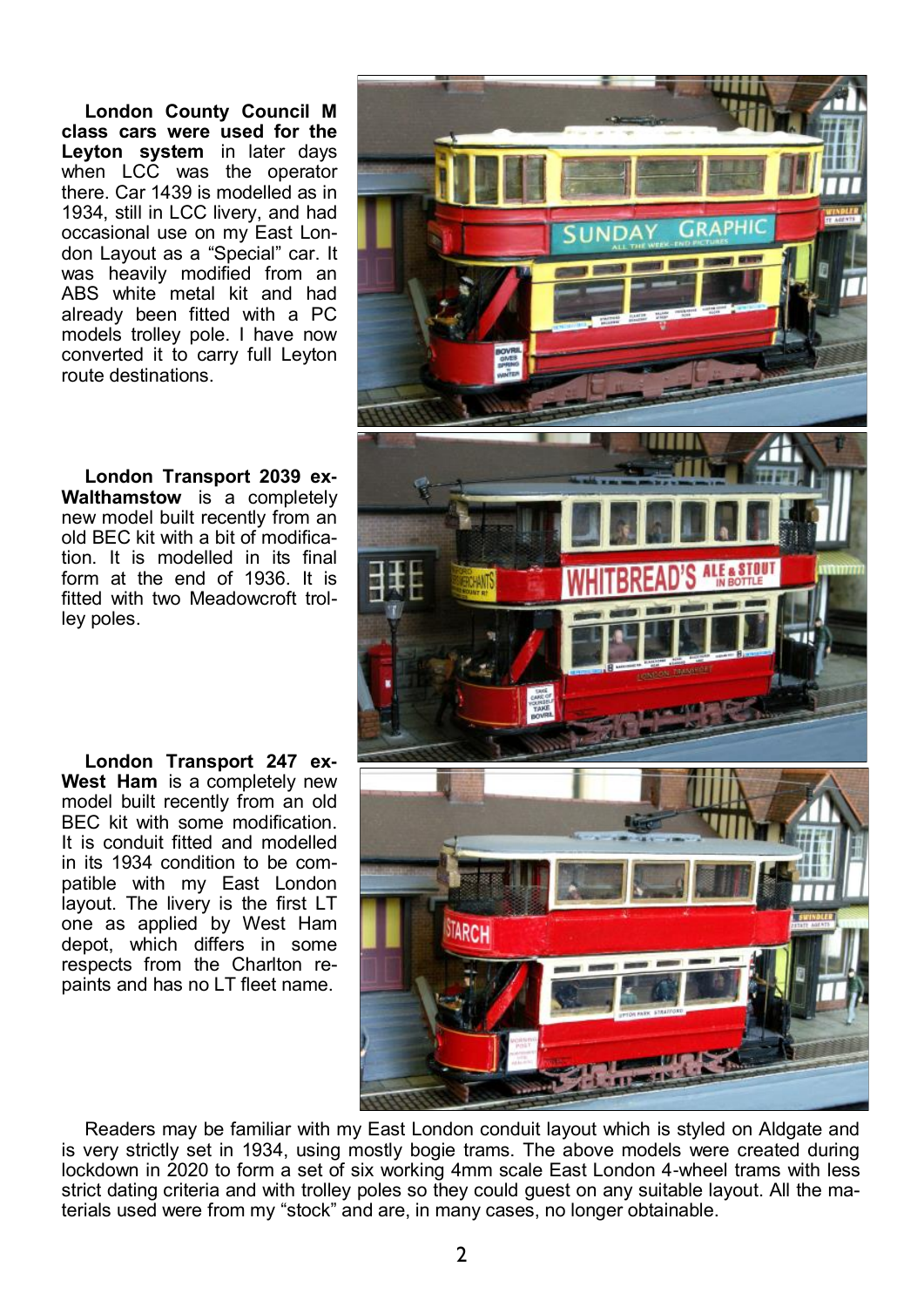## … and East London in Standard Gauge

These black & white views from the author's collection are of original East London 4-wheel trams similar to, but not identical with, the models and were taken at different dates and with other liveries.

**The original Barking 10** was built by Brush in 1912 and was on a conduit fitted Peckham P22 truck. It was for use on the joint worked through services to Aldgate, but as Barking withdrew from this in 1914 it was sold to Ilford where it became their 27 and then from 1933 London Transport 31, lasting until 1938. This is a maker's official photograph.

This is **East Ham car 40**, one of the batch 36-40 built by Brush in 1921 on conduit fitted Brush 21E style trucks, for use on through workings to Aldgate. It became London Transport 75 and ran until 1935. The tram is seen here at the Royal Albert Docks terminus of the East Ham tramway in about 1930.





These **Ilford cars** were the last new trams to be supplied to a London system. Built by Brush in 1932 on a Peckham P22 trucks, car 37 here retained its number in LT days until sold in 1938 to Sunderland. This view is in at Chadwell Heath in 1938 and was taken by W.A.Camwell.